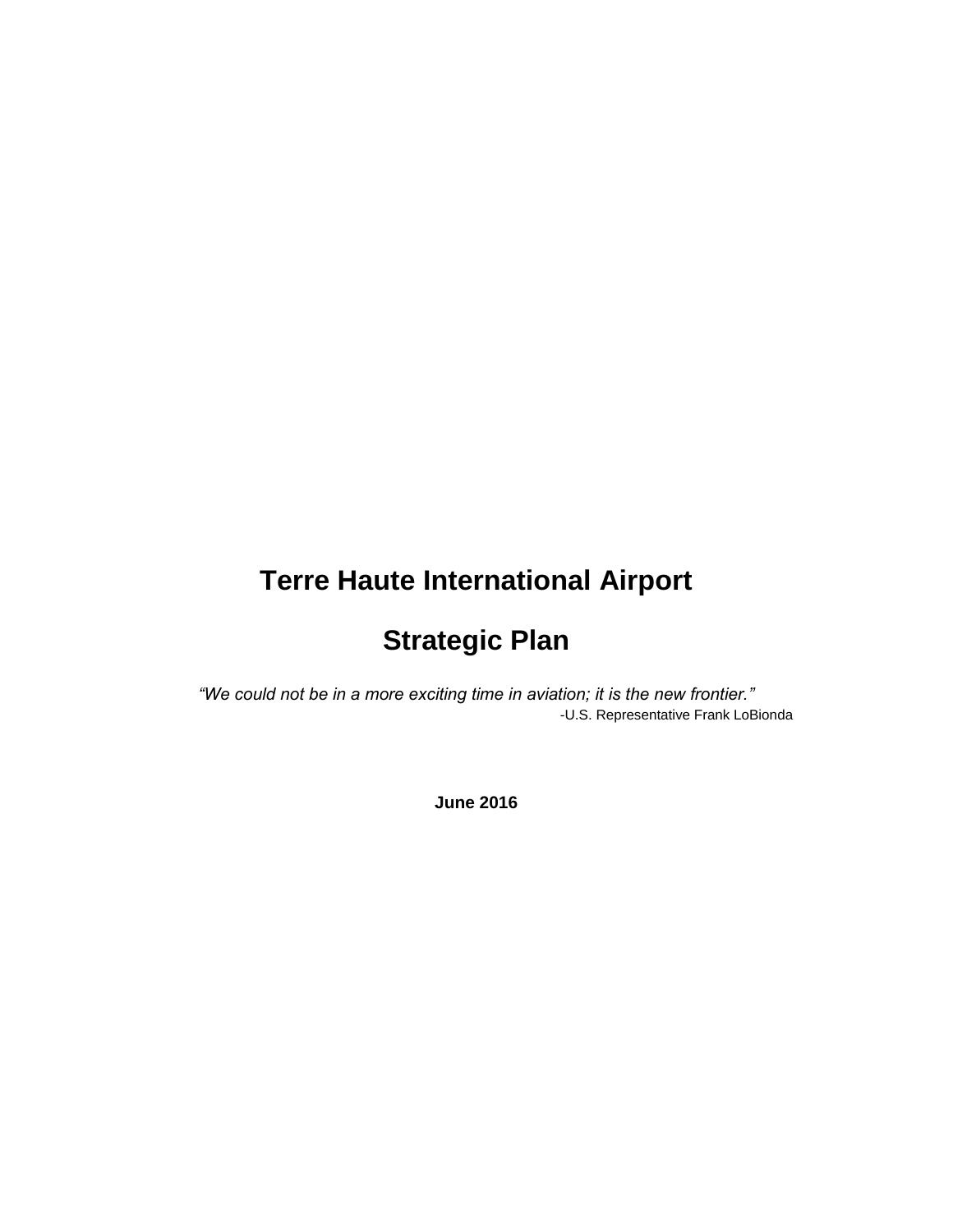#### **Table of Contents**

- **I. Executive Summary & Goals**
- **II. Market Factors by Business Area**
- **III. Airport Background**
- **IV. THIA S.W.O.T. (Strengths, Weaknesses, Opportunities & Threats)**
- **V. Target Markets**
- **VI. Strategies & Tactics to Achieve Goals**
- **VII. Sample Annual Plan**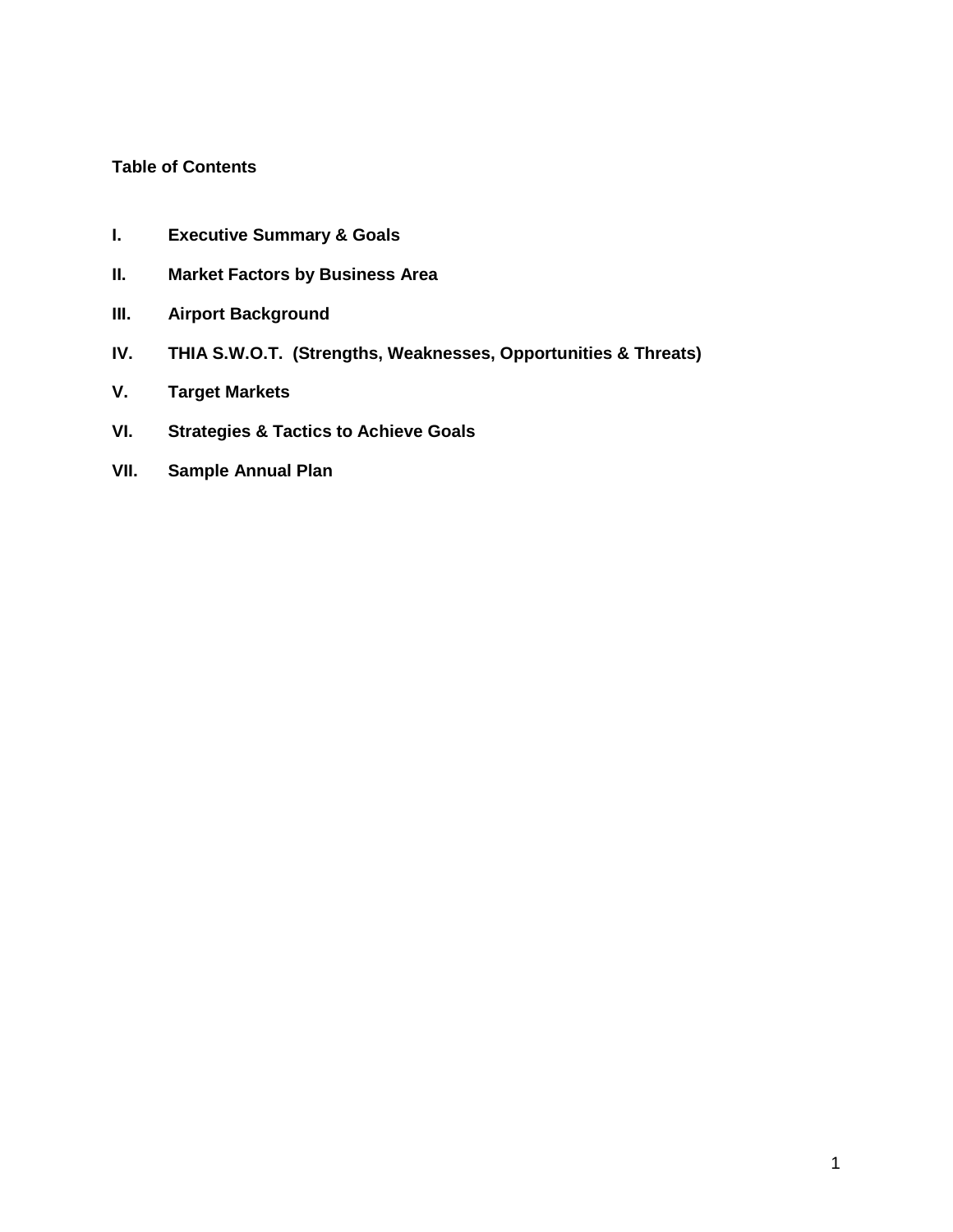# **I. Executive Summary & Goals**

The Terre Haute International Airport (THIA) has been a regional landmark for nearly 100 years. During this time, the airport has offered various services including commercial and municipal air service; National Guard Base location; customs services; charter services and now educational resources.

The THIA Board of Directors now seeks to position the THIA to evolve to its next great purpose serving Terre Haute and the Midwest region. The Terre Haute International Airport Board of Directors' vision for the airport is to deliver a safe and superior aviation facility; be a partner in education, technology advancements and provide economic opportunities for the community and stakeholders.

In considering the Airport's natural strengths and the market opportunities ahead, the Airport's future goals are to evolve the Airport to become a state-of-the-art facility which will:

- 1. Education of community as an economic engine for the region
- 2. Draw businesses to locate at the airport facility
- 3. Become the preferred destination for private flight "rest stop" services in the region (Hoosier Aviation)
- 4. Serve as the Midwest leader in unmanned air systems (UAS)
- 5. Become the preferred site for Maintenance Repair and Overhaul market
- 6. Become the preferred provider of chartered flights in the region (Hoosier)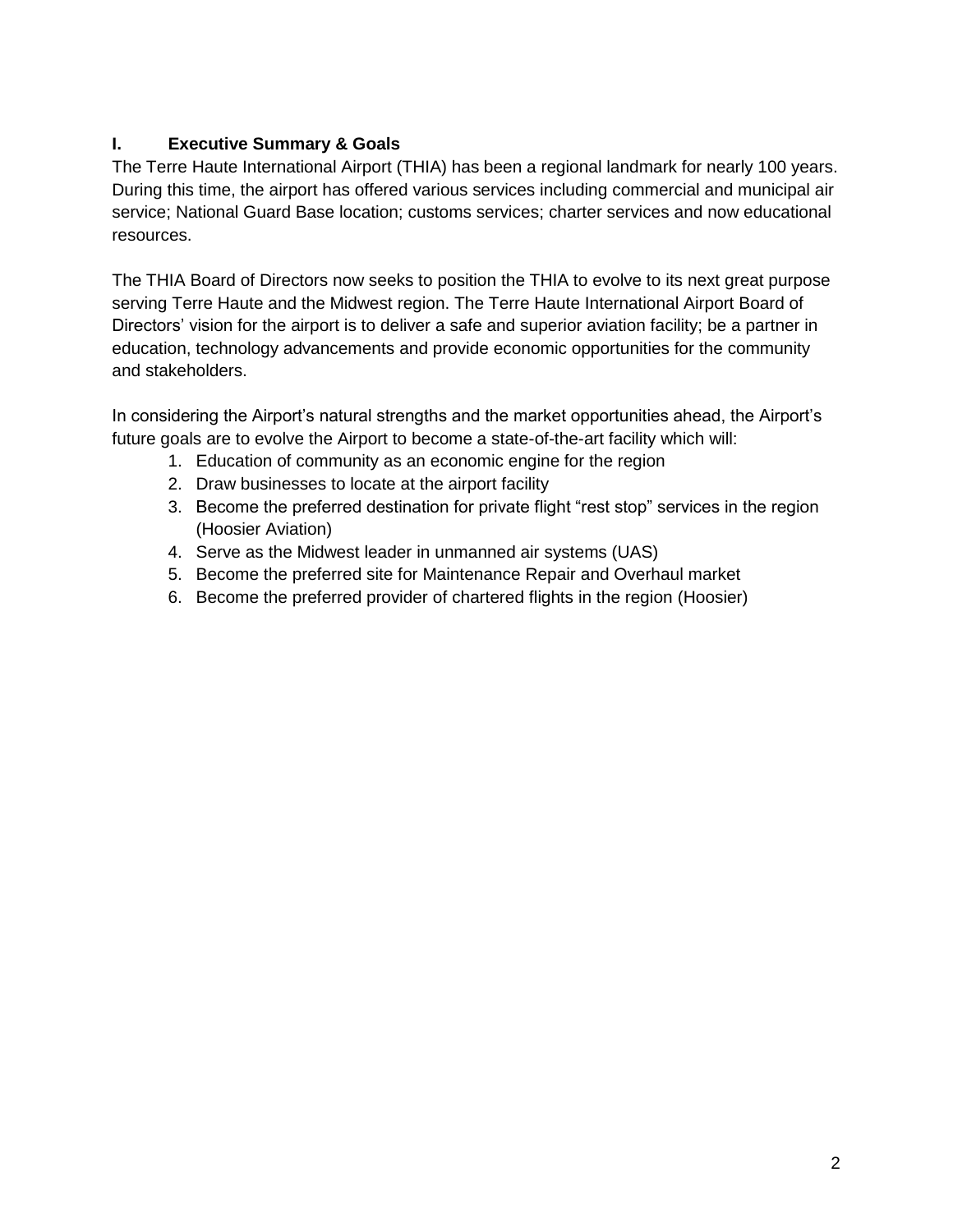#### **II. Market Factors by Business Area**

The Airport is dependent upon the local and national economy. Despite regional economies, the following business services can help evolve the airport for future growth.

#### *Unmanned Systems*

Unmanned Vehicle Systems is a growth market. Airport Magazine Sept 2015 said that according to the Association of Unmanned Vehicle Systems (AUVS) International, the business league for unmanned aircraft companies, predicts the UAS industry will grow to \$90 billion a year by 2035. The AUVS predicts that the largest beneficiary will be agriculture, as UASs can replace all kinds of manned missions for a fraction of the cost. They also expect that in the future, UASs also will be used for livestock, wildlife/forest monitoring, search and rescue, pipeline/powerline monitoring and a whole host of other purposes.

Retired Air Force Major General Marke "Hoot" Gibson is senior advisor on UAS integration at the FAA. He is seeing a "major culture clash between traditional aviators and the new IT people who are developing the UAS Technology." Cape May County Herald, Drone Symposium Aims at the Sky, Nov 2, 2015

#### *Charter Services*

Charter servicers is a natural opportunity for the Terre Haute Airport. Since 2008 and the beginning of the recession, charter airline services were scrutinized by Congress and citizens as an extravagance in a time of massive job losses. As a result, charter services and small plane manufacturing has decreased. However, economic forecasts now project that most aviation business segments are experiencing increased demand, achieving profitability and are positioned for future growth. U.S. charter market is expected to increase 3.5% in 2015; with 3.6% growth specifically in the Midwest.\*

#### *MRO Services*

As the charter and private aviation industry is on the upswing, so are opportunities for maintenance, repair and overhaul (MRO). Although AAR, a MRO competitor has a thriving Indianapolis MRO location, Terre Haute could compete based on being more personalized, located near an interstate, easy in & out, less traffic, outstanding FBO with all the "concierge" type amenities that pilots and passengers desire.

#### *Private Flight "Rest Stop" Services*

As charter and hobby piloting increase\* so will the need for "rest stop" type services. The THIA is well positioned for increasing this business. According to 75 pilots who responded to the Airport survey (October 2015) , the most important attributes in choosing an airport are: Helpful, Friendly FBO (85%); Competitive Fuel Prices (81%) and Easy In & Out (60%). They also rated the THIA airport highly on all those attributes. It will be important to continue to offer more "rest stop" services, such as food options, business services such as wi-fi and transportation (rental cars or courtesy shuttle). Additionally, it will be important to find a way to compete with Bloomington Airport's low cost fuel as this is important to pilots.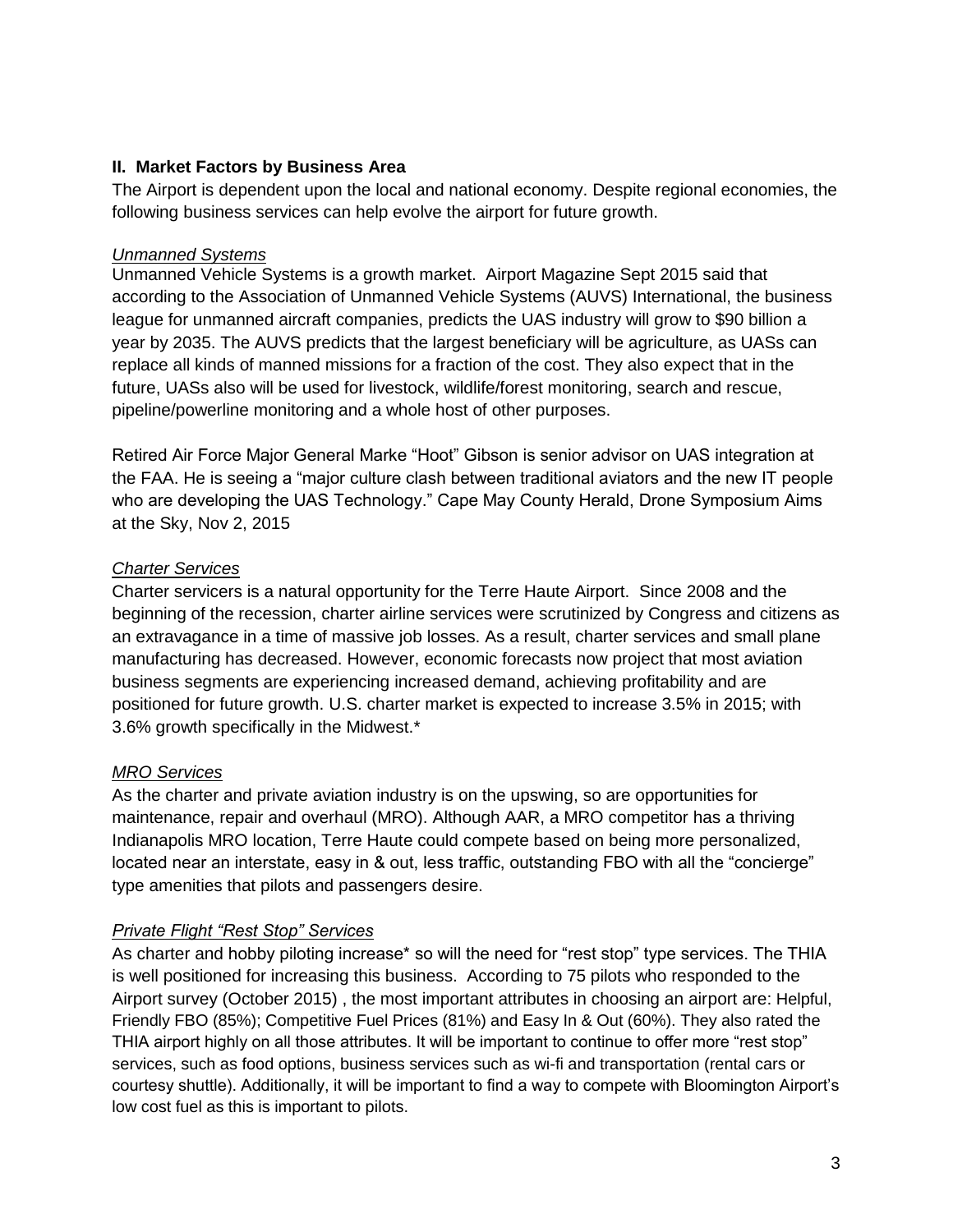## *Business Tenants/Employees at the Airport*

Current tenants at the Airport facility have reported to be very happy with management, both in the one-on-one interviews and in the electronic survey. Tenants rated the airport excellent on all the attributes that are important to them: Easy in & out (84%); Responsive landlord (76%); Access to roads & interstate (76%). Business tenants are now relatively happy, but adding restaurant options would make them even more pleased. This will also help attract new tenants.

According to participants in the one-on-one interviews, economic development professionals say the airport is a great location because of it's proximity to the interstate. However, it is important to stay top of mind with economic development staff as they are major influencers in business relocation.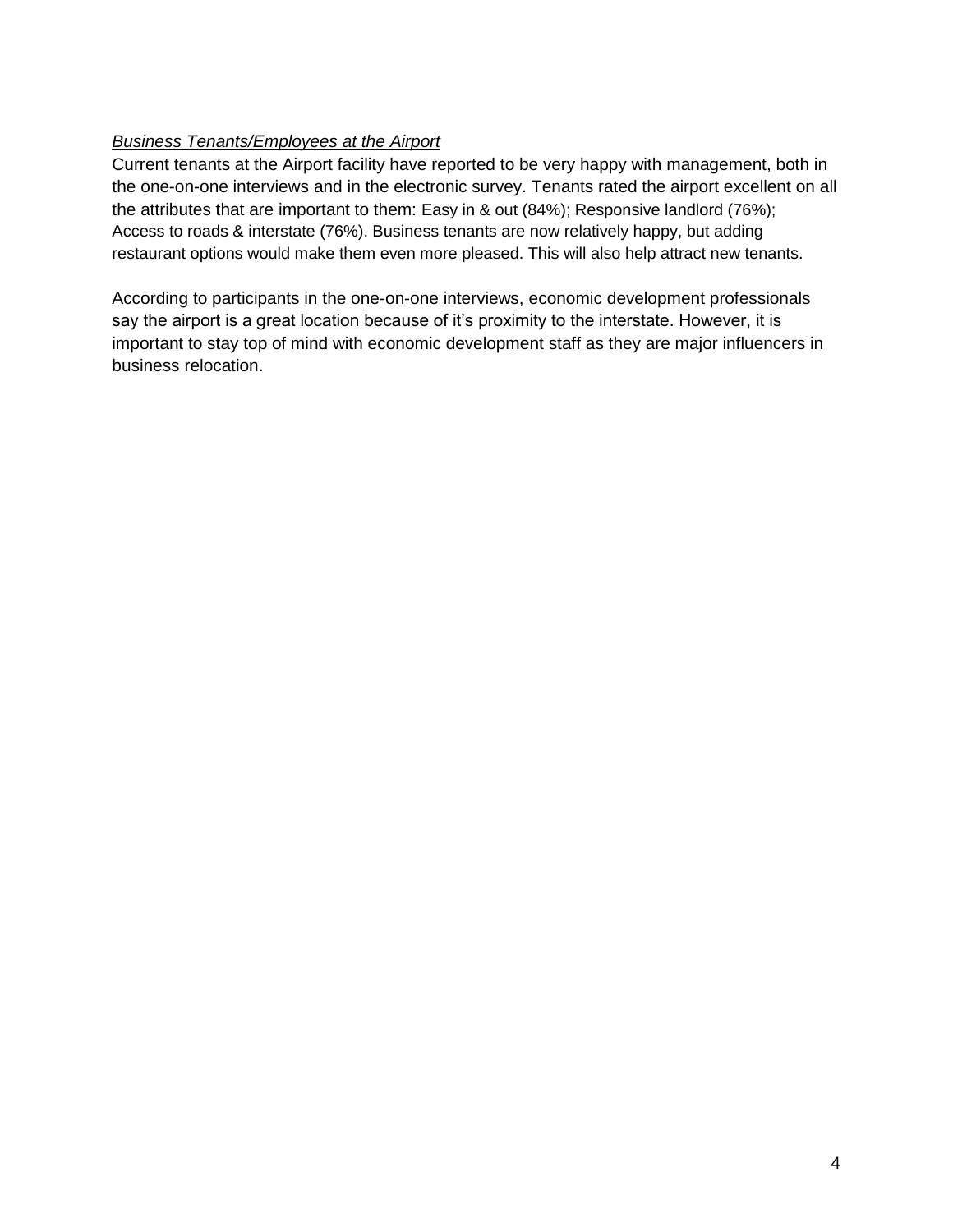# **III. Airport Background**

In defining the future of the THIA, it's important to consider the historic evolution of the airport. Below is a timeline that shows how the name and services have evolved over the years.

| Date             | Name                                                                     | Function                                                                                                                                                                                                                    |
|------------------|--------------------------------------------------------------------------|-----------------------------------------------------------------------------------------------------------------------------------------------------------------------------------------------------------------------------|
| 1920s            | <b>Dresser Field</b>                                                     | <b>Municipal Airport Development</b>                                                                                                                                                                                        |
| 1930s            | Cox Field                                                                | Functioning Commercial & Municipal Airport by South High<br>School                                                                                                                                                          |
| 1940s            | <b>Hulman Field</b>                                                      | Feds deny international flights; Anton Hulman donates land,<br>new airport is developed on current site. TWA cargo &<br>passenger service; Weather Bureau facilities and housed Civil<br>Aeronautics Administration office. |
| 1950s            | <b>Hulman Field</b>                                                      | New terminal. Extended runway. Added a second carrier, Delta<br>C&S which became Lake Central Airlines.<br>Air National Guard established a base at the airport.                                                            |
| 1960s            | <b>Hulman Field</b>                                                      | Continued facility improvements and continued offering<br>commercial and municipal aviation.<br>TWA left but Lake Central increased flights.<br>Lake Central became part of Allegheny Airlines.                             |
| 1970s            | <b>Hulman Field</b>                                                      | Allegheny contracted Britt Airlines to operate commuter flights.<br>City and County developed an Airport Authority to manage the<br>airport.                                                                                |
| 1980s            | Hulman<br>Regional<br>Airport                                            | Commuter services continued through Britt until the late 1980s.<br>Air National Guard continues base operations.                                                                                                            |
| 1990s            | <b>Terre Haute</b><br>International<br>Airport at<br><b>Hulman Field</b> | Extended the second runway. Commuter operations from Great<br>Lakes Aviation which later became United Express from 1995 -<br>1999, when commuter operations ended.                                                         |
| 2000s            | <b>Terre Haute</b><br>International<br>Airport                           | BRAC commission reassigned 181st base at the airport to an<br>Intelligence Wing. (non-flying mission)                                                                                                                       |
| 2015 &<br>Beyond | <b>Terre Haute</b><br>Regional<br>Airport &<br>Aerotech Park             | Airport expands services to become a Midwest leader for:<br>Unmanned Air Systems Training, Certification and Promotion<br>Charter & Private Pilot Service, MRO, Rest Stop Services<br>and Business Park Location            |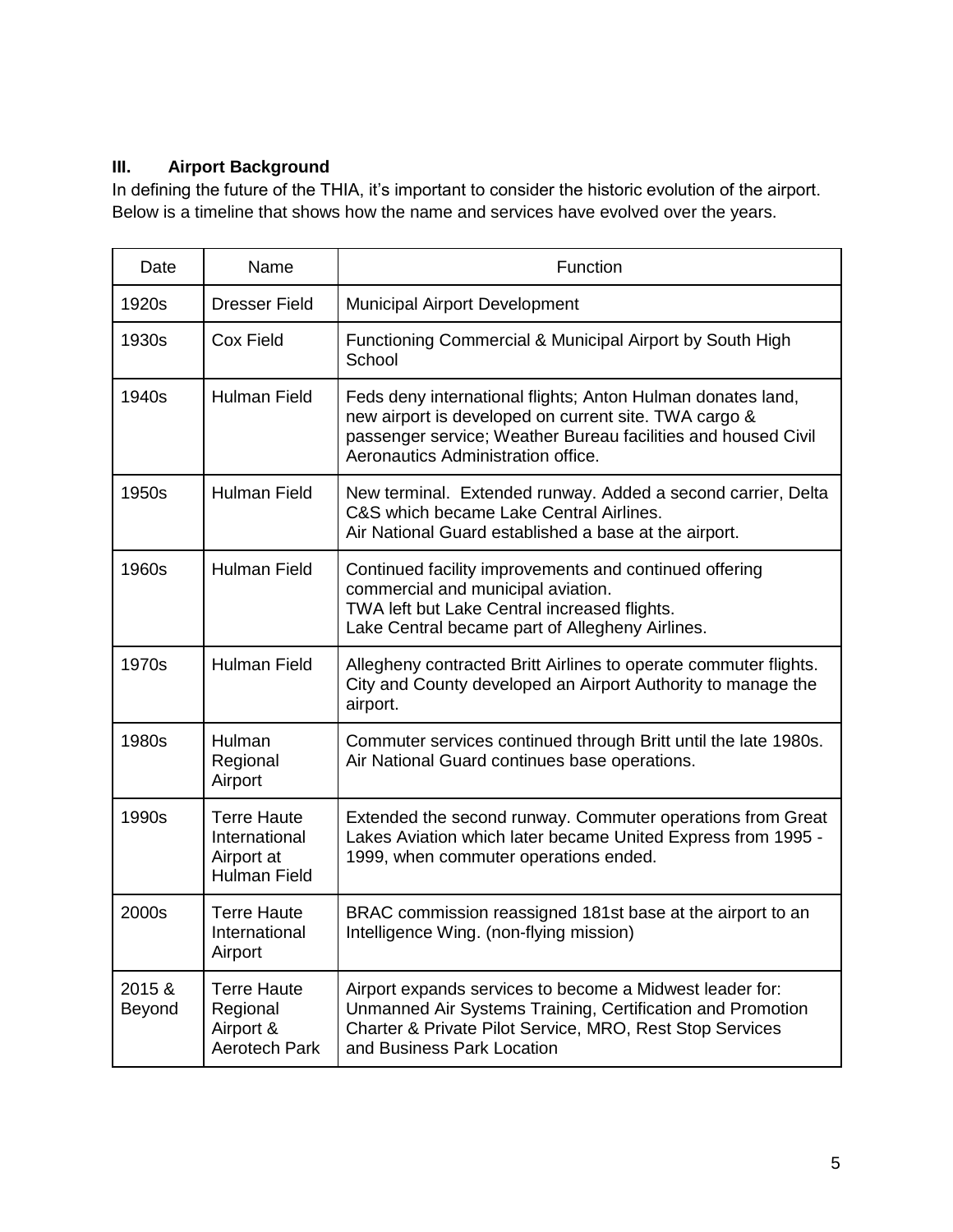## **IV. S.W.O.T. Analysis**

The following is an analysis of THIA's Strengths, Weaknesses, Opportunities and Threats, based on primary market research, secondary data and staff expertise.

#### **a. THIA Strengths**

Easy in and out for pilots Long runways Less traffic than other area FAA tower controlled airport 24-hour tower Good landlord for tenants Clean and safe environment FBO has good reputation Facility improvement (internal) Good reputation for conducting business and solving issues Right people with the skills required to do the work - 63% agree or strongly agree Good physical infrastructure FAA staffed control tower & instrument landing system Room for growth and expansion, airside and landside Competitive lease rates and terms Strong relationship with military Location near interstate and transportation Proximity to logistics hubs in Midwest

## **b. THIA Weaknesses**

Perception because of lack of commercial flights and the base losing the fighter jets Lack of dedicated resources to promote the airport and develop relationships with key stakeholders

Lack of community awareness of activity at the airport

Communications with major stakeholders as to the benefits of the airport and developing new opportunities

Lack of sufficient available funds to pursue many of the economic development opportunities

Lack of comprehensive marketing plan or coordinated communications Less traffic than other area FAA tower controlled airport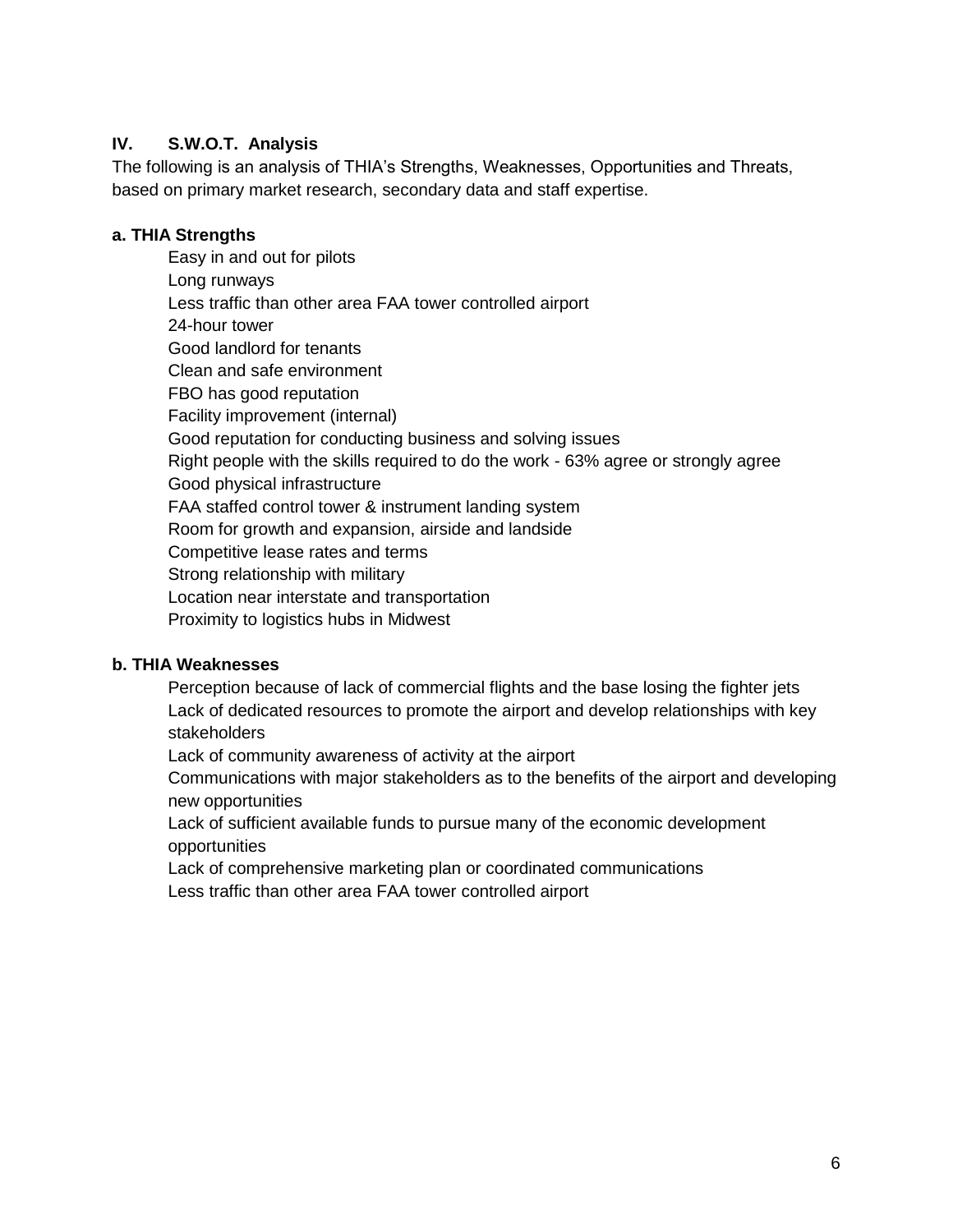#### **c. THIA Opportunities**

UAS is a growing market and THIA has educational, certification and leadership resources in the field - Develop facility, resources, certification for unmanned aircraft systems (UAS)

MRO is a growing industry and THIA has ability to compete based on less traffic, more personalized attention

THIA FBO Hoosier Aviation has good reputation and can attract pilots looking for a nice facility & services

Promote the long runways, easy in & out and location near interstate

Positive community engagement and interaction

Expand partnership with military

Increase general aviation and charter usage with FBO

\*1 Become an attractive site for UAS

\*2 Procure corporate aircraft and maintenance operations MRO facility

\*3 Attract air cargo operation or secondary location

Terre Haute's location/proximity to large population areas - asset in supply chain Flood of UAS on market, but little education (sensor development, technical maintenance)

Changing regulations regarding UAS

Promote the airport in the community to improve visibility, advertise air events and increase new business

Partner with Purdue Aviation resources

#### **d. THIA Threats**

Lack of awareness for most attributes (UAS resources, land, FBO, state of the art facility, long runways, low traffic, easy in and out, amount of employees on site, etc…) Apathy among regional citizens, airport stakeholders and prospective "customers" Lack of resources to grow the business and promote accomplishments/opportunities Competition from external organization: UAS at Purdue, MRO in Indy Nearby commercial and industrial sites available

Economic uncertainty for near future likely to negatively impact market area Strong competition from other nearby and larger airports for passenger and air cargo services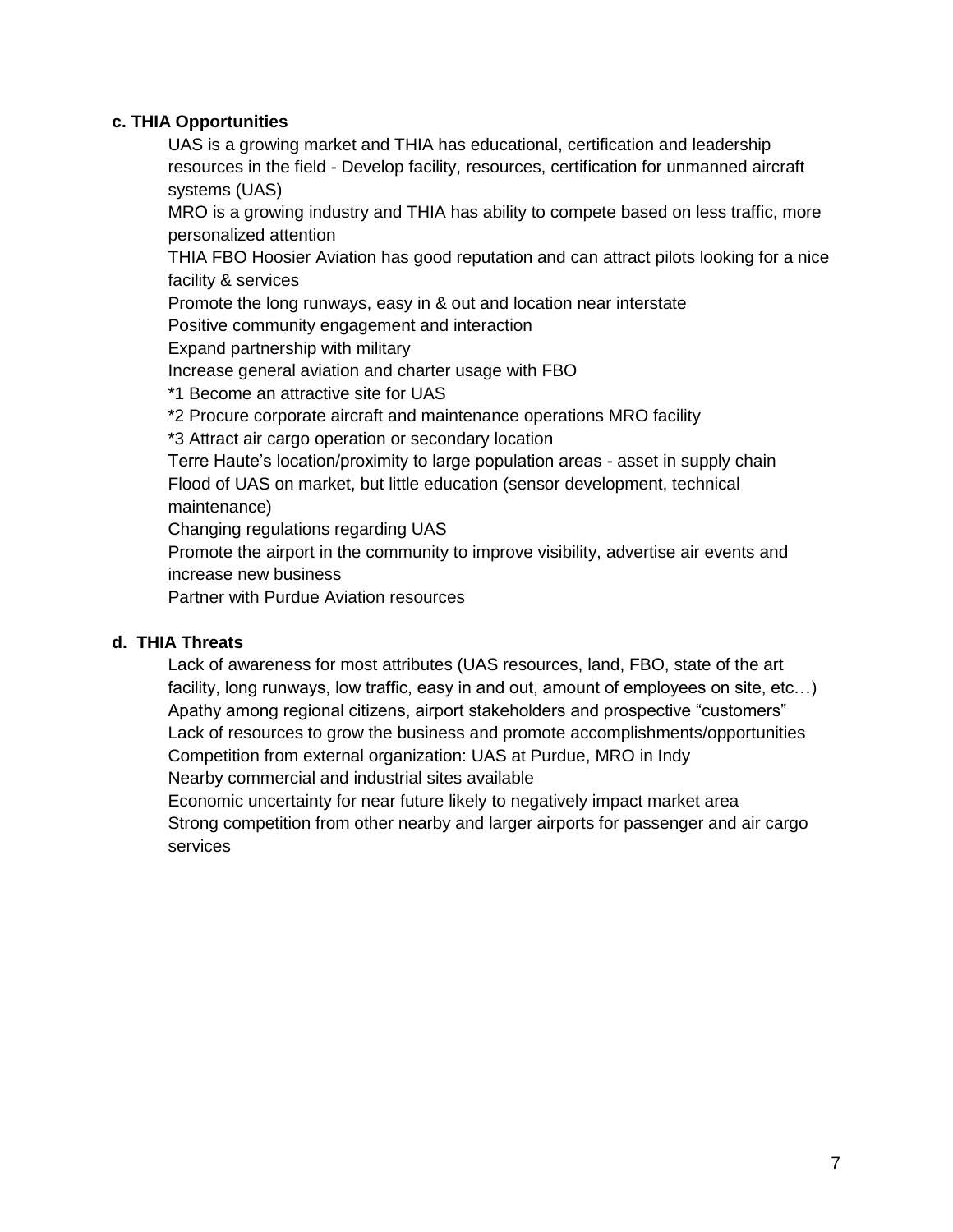#### **IV. Target Audiences**

- a. Prospective UAS Students/Drone Owners
	- i. UAS Certified Pilots (Unmanned Systems)
	- ii. GA Pilots (PAFT)
	- iii. Aviation Management/Administration
	- iv. Sensor Control Engineers (Rose Hulman)
- b. General Aviation Pilots
- c. Charter Customers
- d. Economic Development Professionals
- e. Prospective Tenants
- f. Existing Tenants
- g. Local and Regional Media
- h. Prospective Restaurant Proprietors
- i. Area Leadership
- j. Area Citizens
- k. UAV Experts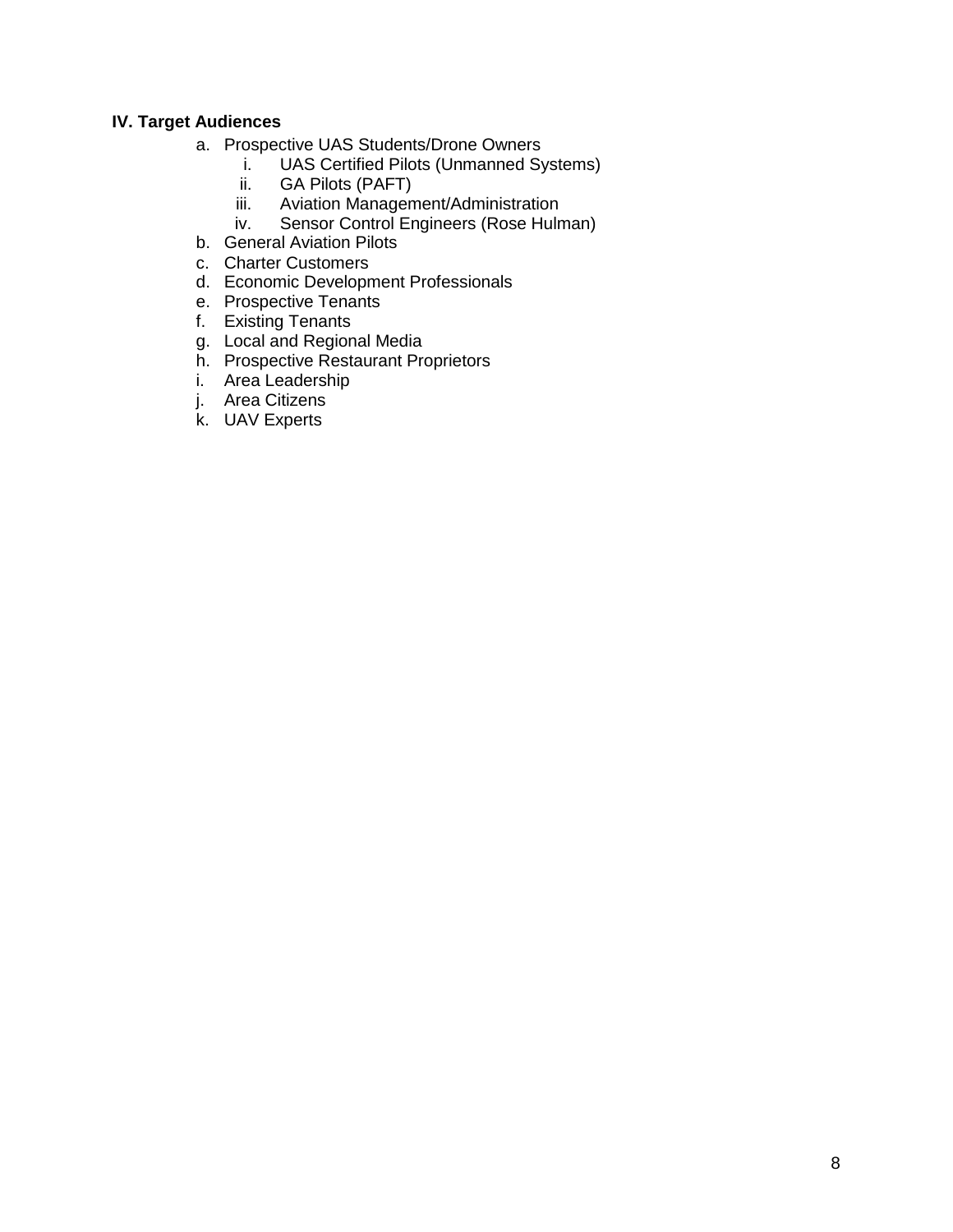## **V. Strategies**

#### *Goal: Education of the community as an economic engine for the region*

#### **Strategy:**

Change the name to The Terre Haute Regional Airport and Aero Tech Park Host community events: fly-ins, runway races or other entertainment style event Explore facilities use for community purpose

Develop regular communication to community leaders

- 1. Do a name change campaign
	- a. Issue press releases and follow up with personal invite to an event
	- b. Hold an open house to see what is new at the airport
	- c. Create talking points for all staff to explain what is new at the airport
		- d. Invite local and regional leaders and citizens
- 2. Do a community event feasibility study to explore airshow and non-airshow options
- 3. Secure a restaurant in the vacant space
- 4. Explore alternative "big idea" uses of airport facilities for community good. (Ideas: solar farm, community garden, walking trails, specialty fitness space, car shows, farmer's market, RC practice/competition space)
- 5. Host a regional economic summit and include an annual state-of-the-airport update in the event
- 6. Send a monthly or quarterly email communication to database with airport updates
- 7. Develop an annual "State of the Airport" to share with local and regional lawmakers
- 8. Keep an airport events calendar on the airport website and other regional sites, such as the city, Vigo County, news outlets and economic development websites (as available).
- 9. Advertise events to community and, in particular, the education systems to encourage youth interest in aviation
- 10. Fill valuable food service need, includes exploring low or no cost leasing arrangements
- 11. Develop a presentation for an annual speaker's bureau circuit. Opportunities may include: Downtown Rotary, Terre Haute Chamber of Commerce, Downtown Terre Haute Inc., the Exchange Club of Terre Haute, Breakfast Optimists, Verge, Terre Haute **Tomorrow**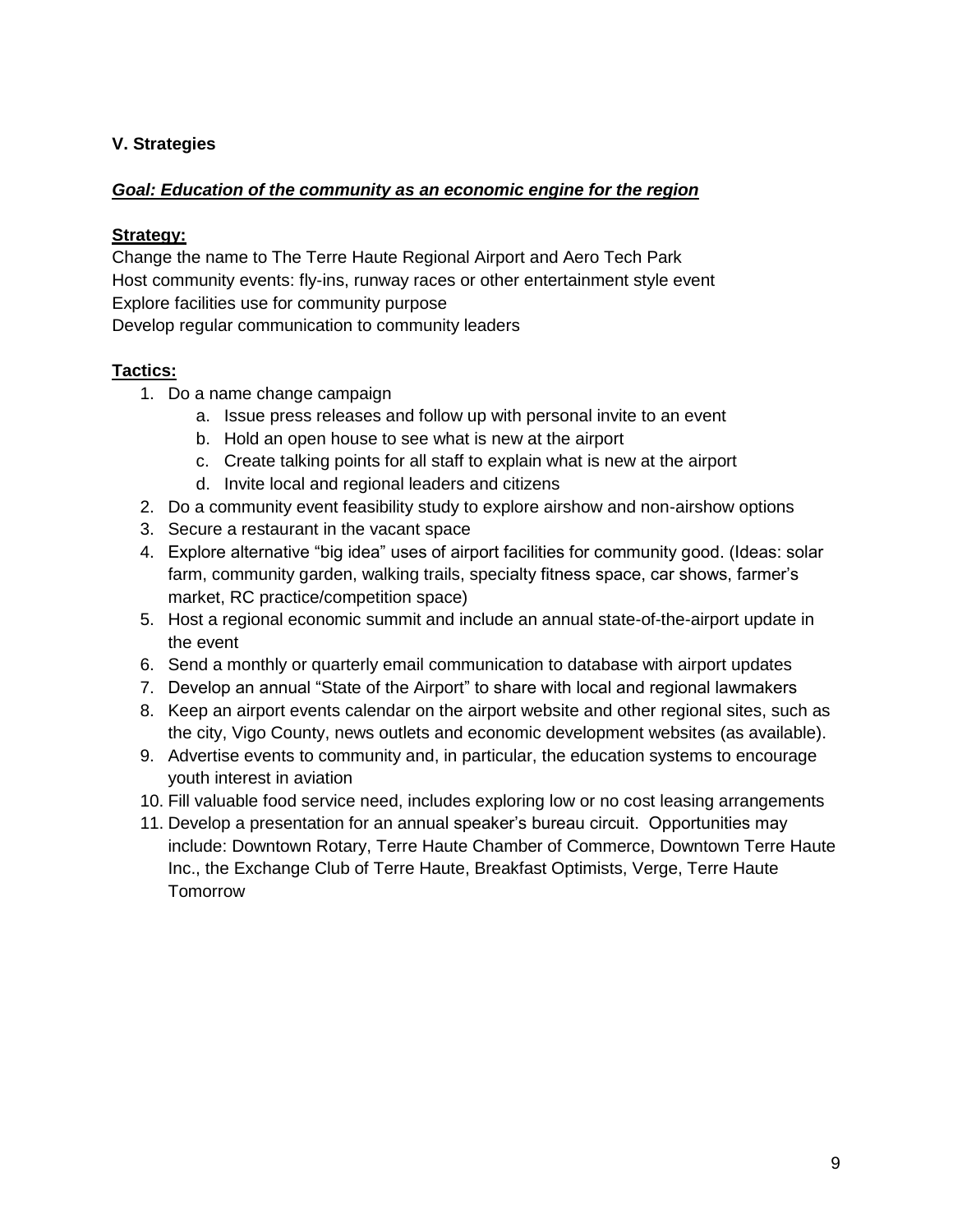## *Goal: Draw businesses to locate at the airport facility*

## **Strategy:**

Provide meeting and community work space with free wi-fi and charger stations Host community meetings

Develop marketing materials of available space and amenities

Prepare land for development

- 1. Develop real estate style sell sheets, maps, etc. for space (including high quality photographs of the space)
- 2. Update website and online materials
	- a. Including a virtual tour of the space with video
	- b. Image gallery
	- c. Specialty initiative such as UAS and MRO effectively covered
- 3. Submit space avails to local and regional economic development personnel
- 4. Schedule regular one-one-one meetings with LEDOs, current tenants
- 5. Create a long-term plan for space and land prep/development
- 6. Develop community meeting space for use to study/meet.
- 7. Advertise on digital advertising as a great space to work.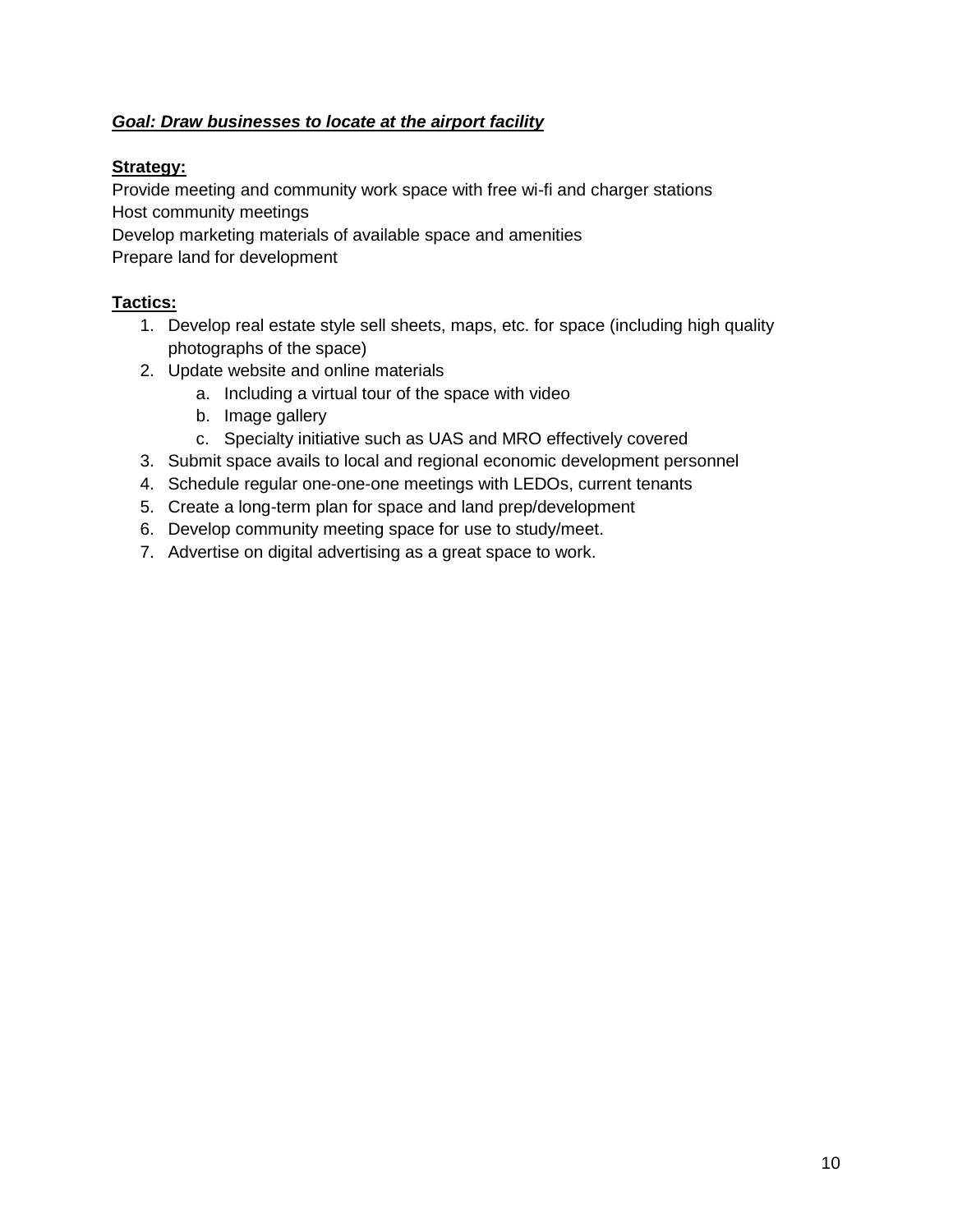# *Goal: Become the preferred destination for private flight "rest stop" services in the region (Hoosier)*

# **Strategy:**

Fill gaps in amenities

Develop a marketing plan to raise awareness and encourage trial for private pilots

- 1. Complete a competitive analysis of other regional airports
	- a. Fill niche audience needs through concierge style service:
	- b. Explore feasibility of high demand, specialty services
		- i. Continue remodeling of airport into a club-like, modern facility that appeals to pilots
- 2. Develop an East coast registration database, market offers to those pilots / charter operators with equipment that would be in need of cross-country refueling.
- 3. Regularly contribute content to social media advertising and encourage pilots to "like" the airport on Linked In, Facebook, Instagram or other social media outlets.
- 4. Create a few "centers of influence" pilots by inviting them to participate on an advisory board.
- 5. Advertise online to behaviorally target pilots developing flight plans/routes
- 6. Test offers such as "pilots eat free"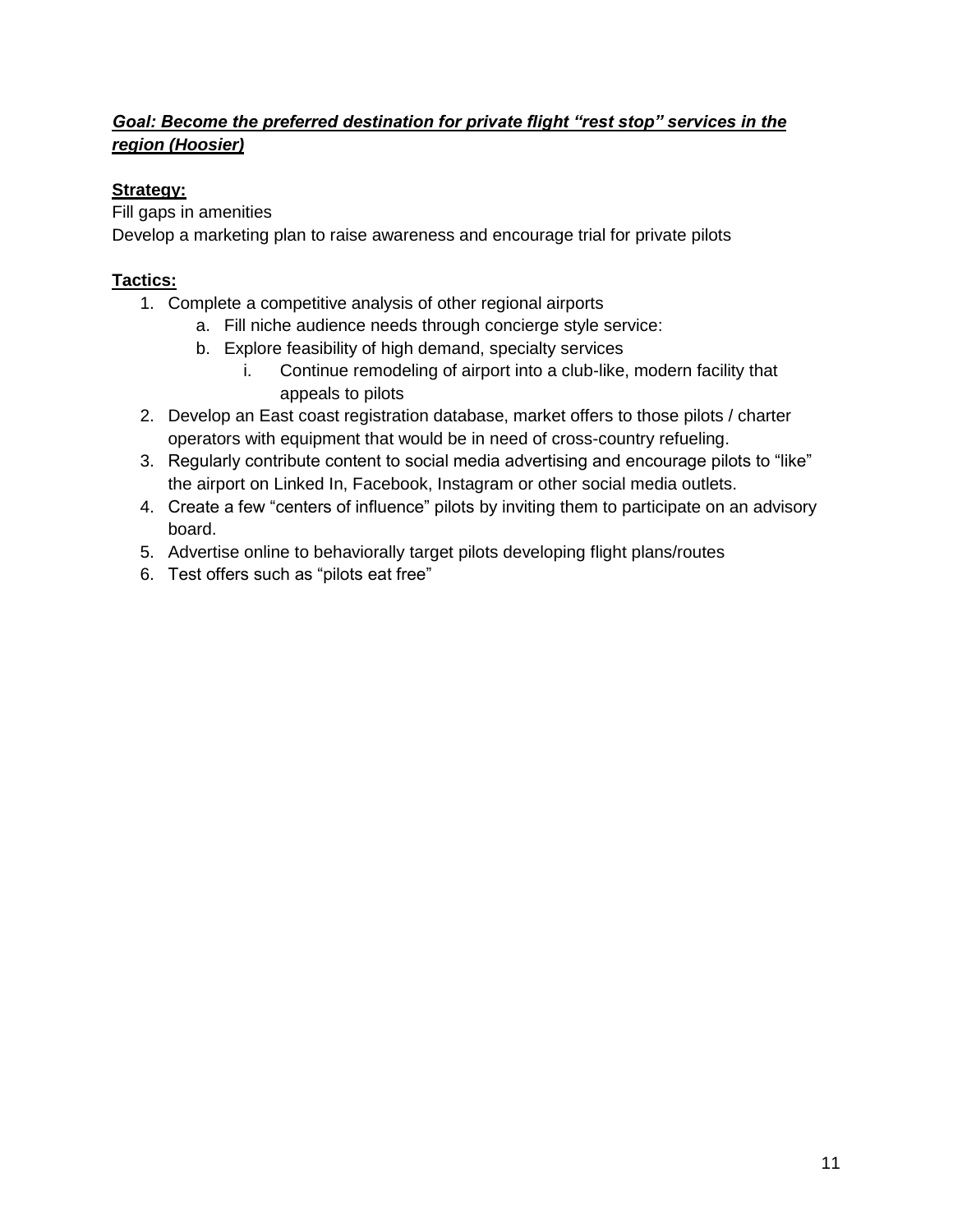## *Goal: Serve as the Midwest leader in UAS*

## **Strategies:**

Be the catalyst for open communication on UAS opportunities Develop UAS facilities

Develop events that bring national/international leaders in UAS to speak at the THIA airport creating publicity for the Airport, the topic and university programming.

Support local University programming and marketing efforts

Ensure airport is in compliance with all safety and certification requirements for UAS

- 1. Be the catalyst to Terre Haute's role in UAS expertise
	- a. Provide a forum for RHIT, Ivy Tech, Purdue University and Indiana State to work together to provide individual program collaboration
	- b. Meet with the leaders in the military, including 181st Intelligence Wing, Atterbury, Muscatatuck to let them know what is happening with UAS at THIA
	- c. Invite industry leaders in business to share "big sky" ideas on UAS
	- d. As regulations are introduced send press releases to local and regional press; be a resource to the media to explain how the regulations will affect people, pilots, and businesses that may want to use drone technology
- 2. Develop a workshop for consumers on how to safely use a drone and what regulations apply to the general public with drones.
	- a. Create a database of drone owners to communicate changes in regulations
- 3. Develop a facility master plan for UAS
- 4. Become the Midwest "thought leader" by holding a UAS Summit with national/international speakers on the current topics in UAS
	- a. Take the leadership role by coordinating the summit with other Midwest UAS schools
	- b. Develop contacts with UAS and economic development influencers, such as:
		- i. The Economic Club of Indiana
		- ii. Congressional Representatives, U.S. Senators, State Senators, and State Representatives
		- iii. Network of statewide Economic Development Corporation staff
	- c. Coordinate and participate in one Washington DC legislative trip annually
	- d. Attend national events related to UAS
	- e. Continue to share the Midwest collaborative's voice on UAS issues and topics through various organizations:
		- i. State airport associations
		- ii. Regional Planning orgs
		- iii. Local Economic Development: West Central, Chamber
		- iv. AAAE
		- v. National Business Aviation Association
		- vi. National Air Transportation Association
		- vii. General Aviation Manufacturers Association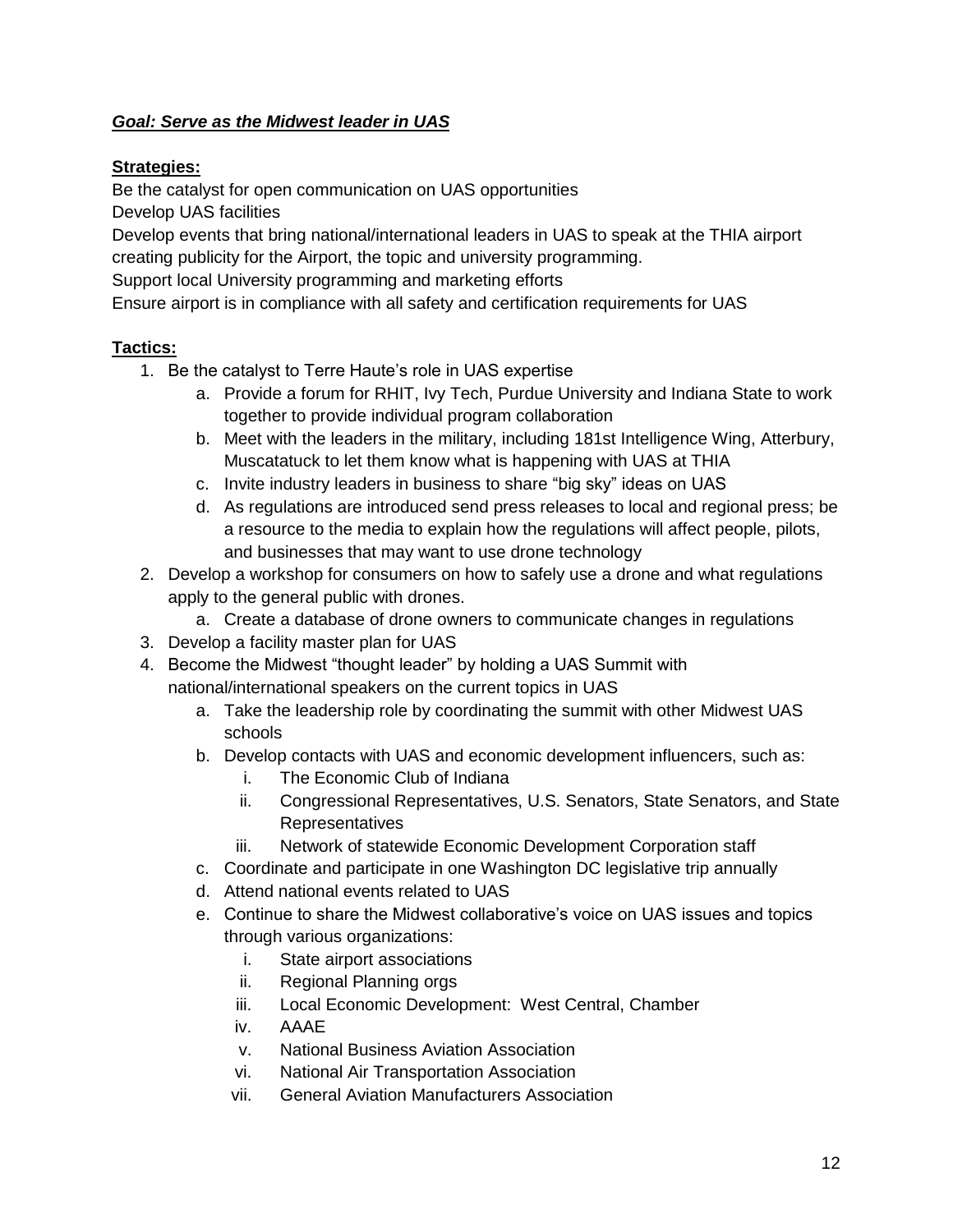- viii. Aircraft Owners and Pilot's Association
- 5. Continue to promote and grow the higher ed UAS opportunities including: Indiana State's UAS Program, RHIT's electrical engineering and robotics programming around UAS, Purdue's UAS Program
	- a. Increase enrollment in UAS- related programs by broadening awareness for prospective students
	- b. Help the local universities differentiate their programs through
		- i. State-of-the-art facilities
		- ii. Partner experiential opportunities
		- iii. Open communication about UAS needs in the industry that could be served by the programs
	- c. Support the local University's marketing plans
		- i. Open house opportunities to prospective students
		- ii. Network with nationally renowned experts on UAS, flight administration, and other areas of specialty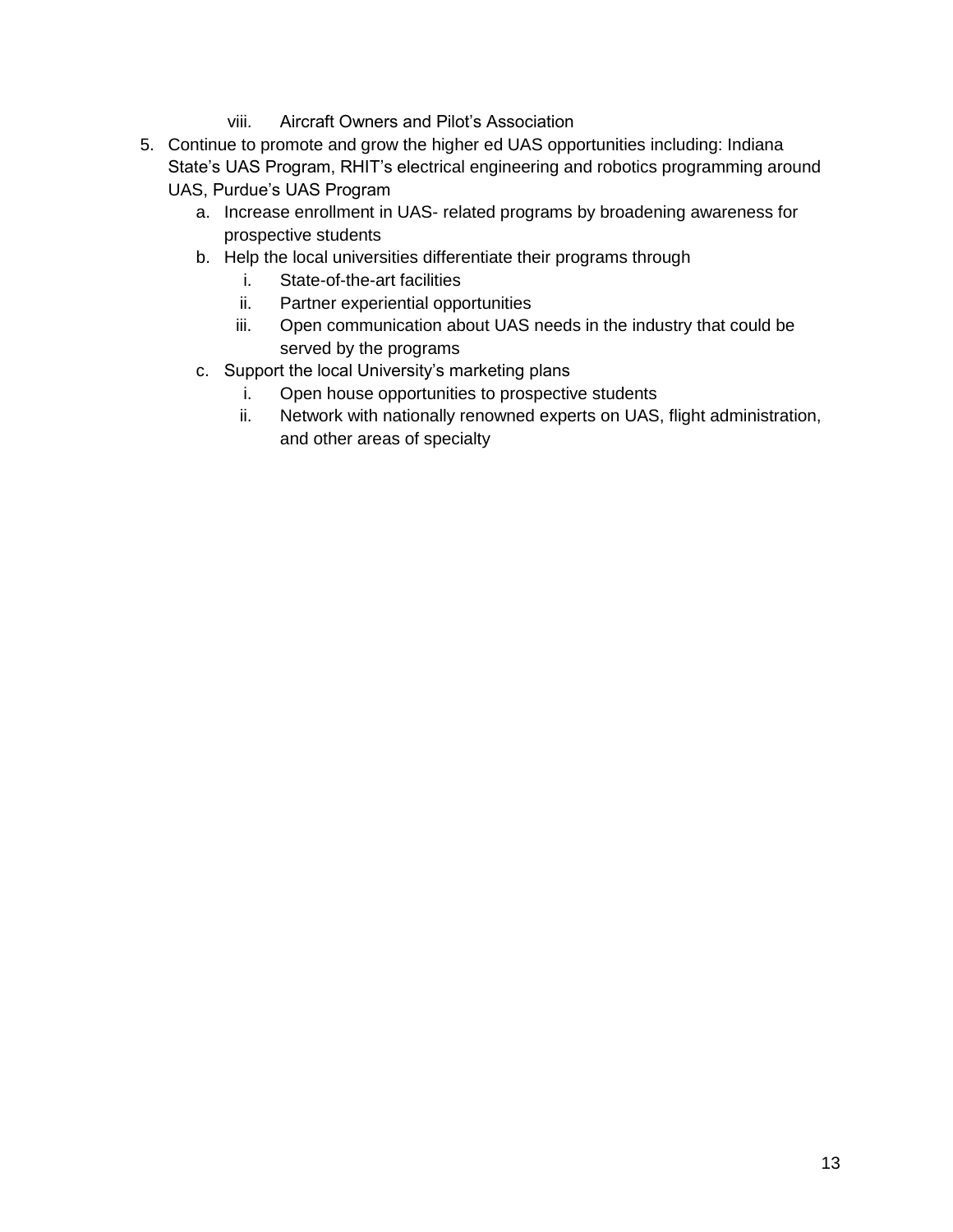# *Goal: Become the preferred site for Maintenance Repair and Overhaul Market*

#### **Strategy:**

Understand the decision factors that go into MRO choice Develop a facility master plan that can meet the needs of the MRO community

- 1. Create land development plan
- 2. Conduct primary research with MRO decision makers and use data to inform a master plan
- 3. Conduct a competitive analysis of MRO providers in region
- 4. Submit RFP for master plan development/feasibility study
- 5. Start building MRO database
- 6. Define criteria and budget for providing MRO services.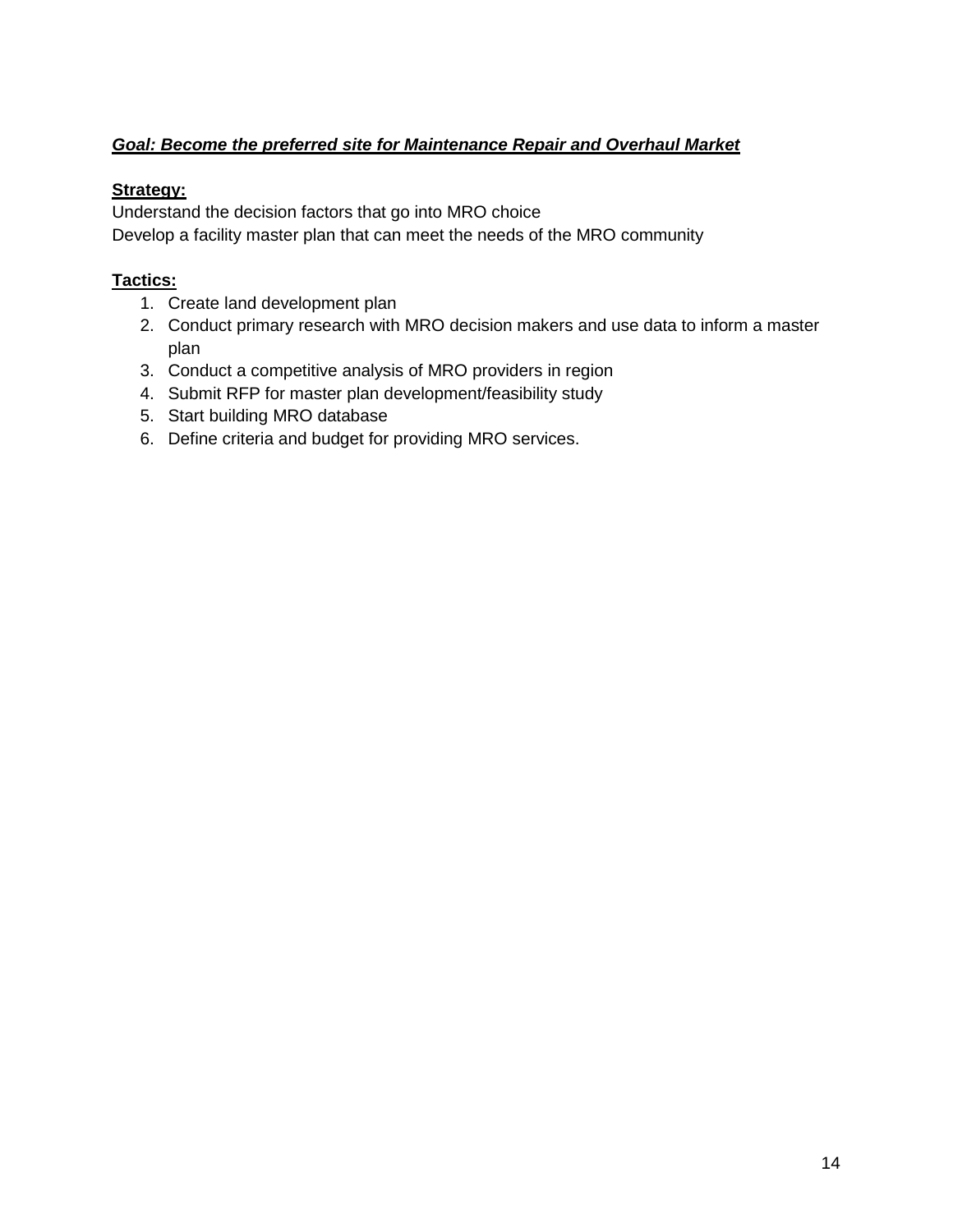## *Goal: Become the preferred provider of chartered flights in the region (Hoosier)*

## **Strategy:**

Help the FBO market the available charter opportunities to businesses in the area

- 1. Host an event for a local economic development organization.
- 2. Invite the media for a "ride" in the new charter plane as part of the announcement.
- 3. Develop a database of interested community members and "preferred" destinations for partial flight offerings
- 4. Use Highway 46 frontage space to communicate available services.
- 5. Consider local radio advertising a few times throughout the year to remind people about the charter services.
- 6. Develop a presentation for an annual speaker's bureau circuit. Opportunities may include: Downtown Rotary, Terre Haute Chamber of Commerce, Downtown Terre Haute Inc., the Exchange Club of Terre Haute, Breakfast Optimists, Verge, Terre Haute **Tomorrow**